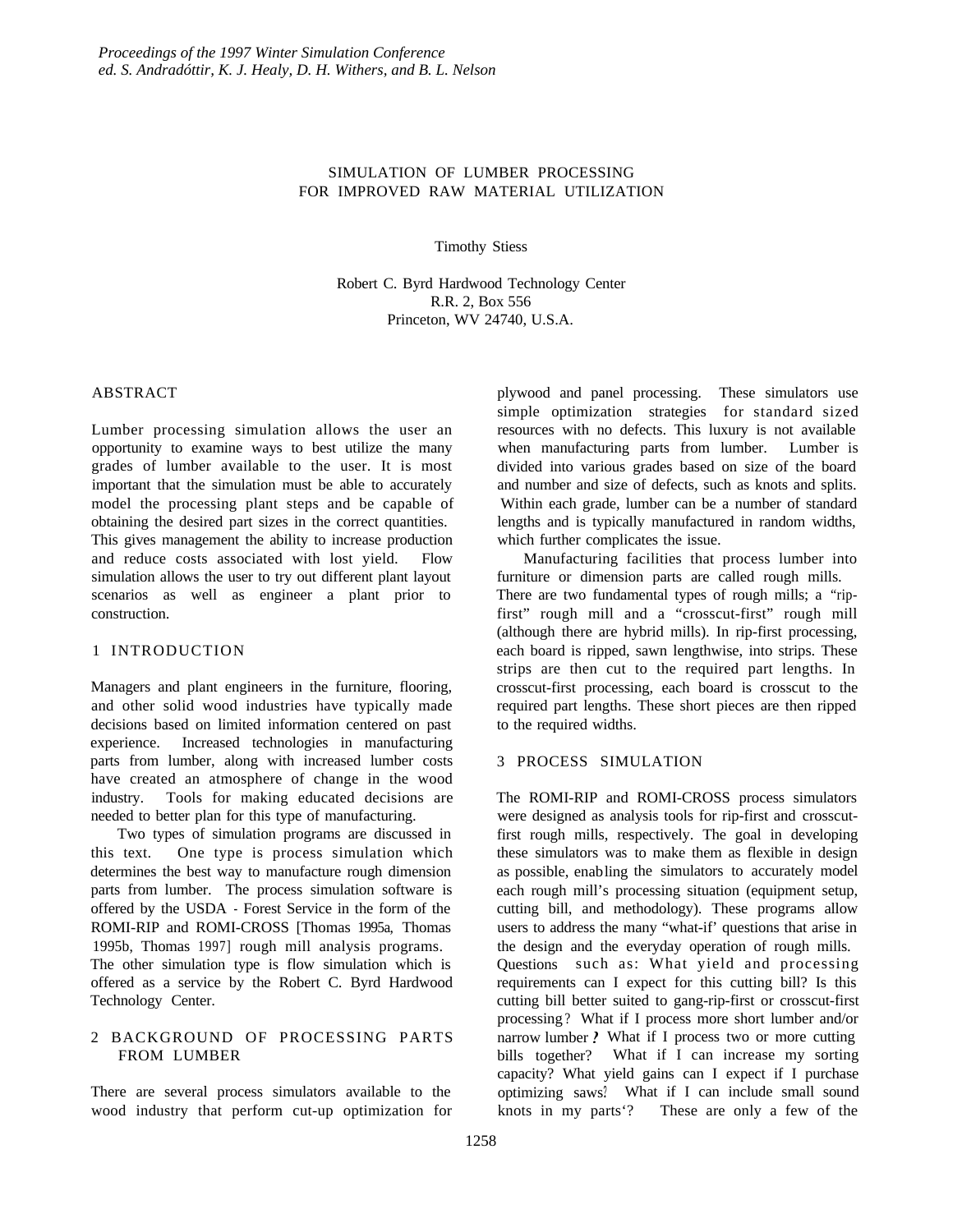questions that can be examined using the ROMI-RIP and ROMI-CROSS process simulators.

To simulate cut-up processing, digitized board data are needed. These data need to describe the size of the board and the defects on each board face, including size, type, and location. The board data are represented internally in a run-length-encoded structure. This allows fast references to the data and minimizes the amount of storage required. We use the 1997 red oak lumber data bank developed at the Princeton, WV, Forestry Sciences Lab. [Gatchell, Thomas, and Walker 1997].

#### 3.1 Details of Computer Programs

When processing to meet the requirements of a cutting bill, ROMI-RIP and ROMI-CROSS examine each board and produce as many as four kinds of yield in the following sequence: (1) primary, (2) primary sized salvage ("smart salvage"), (3) excess primary, and (4) excess salvage. First, all primary part sizes required by the cutting bill are removed from the board using two cutting stages, a cutting stage is a single rip or chop operation. In a rip-first rough mill the first stage is ripping to width, in a crosscut-first rough mill the first stage is crosscutting to length. The next step in rip-first rough mills crosscuts the strips to required lengths. The next step in crosscut-first rough mills rips the board segments to required widths. Next, the remainder of the board strip (rip-first) or segment (crosscut-first) is examined to determine whether narrower or shorter parts required by the cutting bill can be found. These parts are called "smart salvage." If no smart salvage parts can be found, then excess primary parts are produced. Excess primary parts are parts whose size is contained in the cutting bill, but are no longer required by the cutting bill. Parts not needed by the cutting bill but requiring three or more cutting stages are tallied as excess salvage. When the simulators are not processing to meet a cutting bill, all parts are tallied as either primary or salvage.

ROMI-RIP gives users seven different arbor types to choose from: (1) fixed blade, (2) fixed with movable outer blade, (3) optimizing fixed, (4) selective rip, (5) all-blades-movable, (6) best spacing sequence, and (7) best spacing sequence with movable outer blade. Of the seven arbor types the fixed, fixed with movable outer blade, optimizing fixed, and selective rip arbors correspond to available industrial arbor types. For these arbors the user must specify the arrangement of the saw spacings on the arbor. For the fixed and fixed with movable outer blade arbors each board is ripped with its right edge against the right edge of the arbor. For the optimizing fixed and selective rip arbors the placement of the board is optimized with regards to the board width and defect placement on the board. In addition, saw spacings on the selective-rip arbor can widen and narrow

according to user specified tolerances to further accommodate board characteristics. The other arbors are research arbors used to determine the absolute maximum yield that can be obtained from any given board.

ROMI-CROSS operates in one of two chopsaw optimization modes. The first mode optimizes the placement of lengths in a board without regard to any board defects. The goal is to maximize the area in crosscut board segments. There is no guarantee that this will produce better part yield. For example, a single defect such as a split or an oversize knot can result in an entire segment producing no parts. The second chopsaw optimization mode seeks out the largest clear areas and maximizes the yield from those areas. Operating in this way, the simulator avoids unacceptable defects. This mode operates much like human operators.

Both simulators also allow specified defect sizes and type to be included in parts. This allows users to see the potential yield improvement of character-marked parts for their specific grade mix and cutting bills. The simulators can cut clear-two-face (C2F), clear-one-face (C 1F), and sound-two-face (S2F) part qualities. ROMI-RIP and ROMI-CROSS can process cutting bills with hundreds of different part size definitions. Each part definition stores the size of the part, the number of parts required, part value (if required), scheduling information, and whether or not the part is solid or can be obtained by gluing several narrower parts together (a panel).

## 3.2 Cutting Bills

Often a cutting bill contains more part sizes than the rough mill can process at one time. In cases like this a decision has to made as to be which parts should be scheduled for cutting first. As the requirements for a part in the cutting schedule is met, that part is removed from the schedule and the next closest sized part selected and inserted into the schedule. Both ROMI-RIP and ROMI-CROSS simulate part scheduling and replacement methods.

When processing a cutting bill, a decision must be made as to which parts should be cut from each board. Users can select one of several part prioritization methods. With one method the simulator assigns a value based on the part size and the remaining quantity. As parts are cut for a particular size, the priority for that part size is degraded, reflecting the decreased demand [Thomas 1996]. Other methods include optimizing for part length, part size, or allowing the user to specify a fixed value for each part size. The optimization goal is to find the set of cuttings that give the highest accumulated value for each board.

When using computerized optimization equipment, it is possible to keep constant track of the numbers of parts produced for each part size. This information can be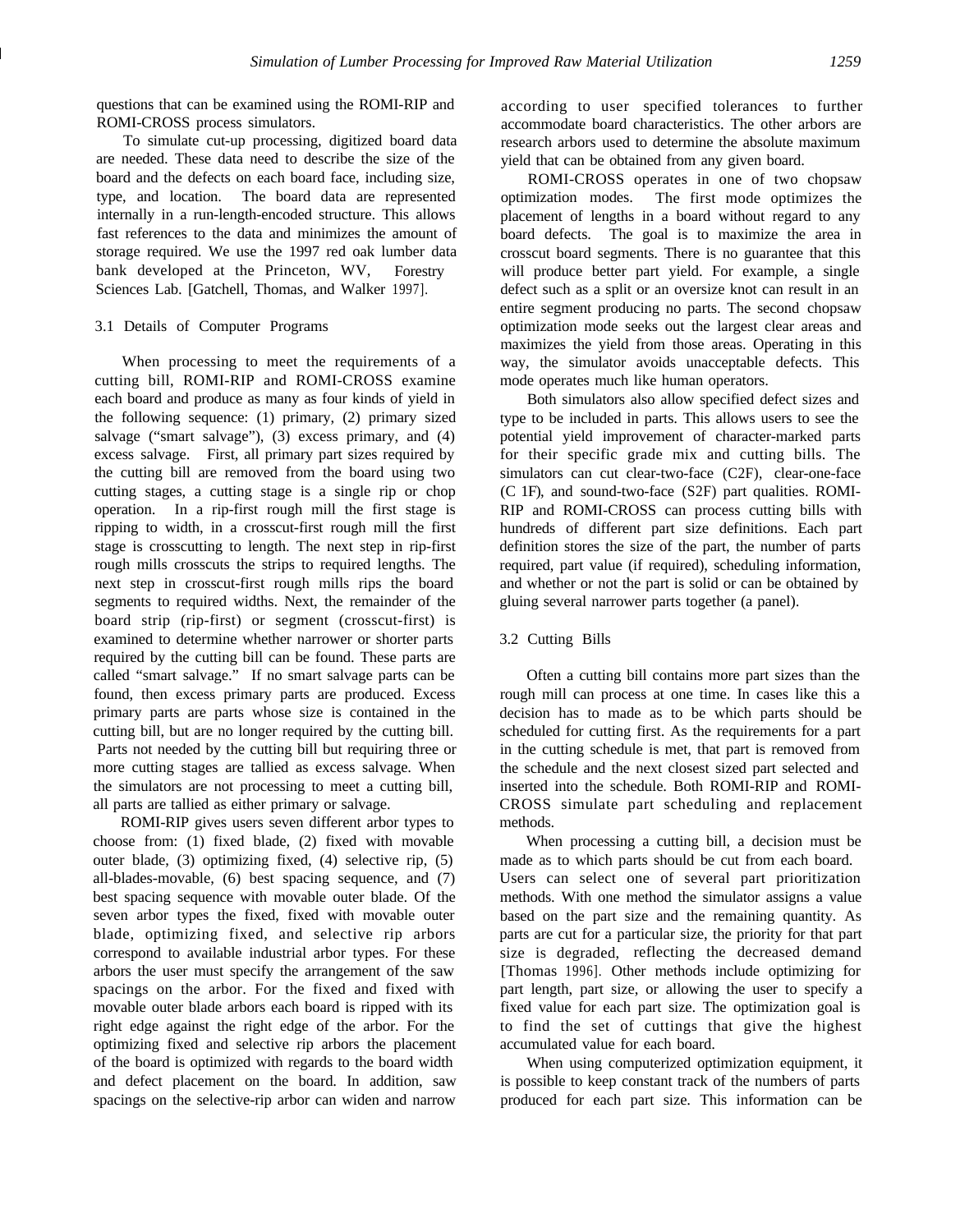used in determining part priorities (as discussed above), aiding part scheduling and replacement, and to avoid excess parts. In other cases, the parts are tallied at specific intervals with part priorities and scheduling being adjusted as needed. ROMI-RIP and ROMI-CROSS can constantly update part counts, simulating a feedback loop between the first and second saw stages. The programs can also simulate tally delays, updating part counts at specified intervals, common in most conventional rough mills.

For each analysis, ROMI-RIP and ROMI-CROSS provide many different types of information that summarize the analysis. Output includes board plots for each board processed (Figure 1) and detailed processing counts and statistics. The simulators report the amount of lumber processed (in board feet or cubic meters), the number of crosscuts and rips, the number of board strips or segments processed, and the number of parts produced. Not only is this information provided for primary, excess primary, salvage, and excess salvage parts, but for each grade processed.

Figure 2 shows a sample cutting bill report showing the part sizes and the specifications for each part. Each part's specification consists of its scheduling and replacement level, whether the part is solid or glued-up, and the quantity required. For each part size the total number of parts obtained is reported. If ROMI-CROSS was unable to meet a part size's quantity requirement, then "UNMET" is displayed at the right of part report. An additional summary page of the cutting bill report lists the parts sizes and the number of parts obtained from each grade processed. This allows analysis of the part distributions for each grade in the grade mix. In addition to providing detailed processing (strip, segment, part, rip, and crosscut count) information for the entire run, the same information is generated for each board.



Figure 1: Board Plot Showing the Placement of Cuttings and Defects on a Sample Board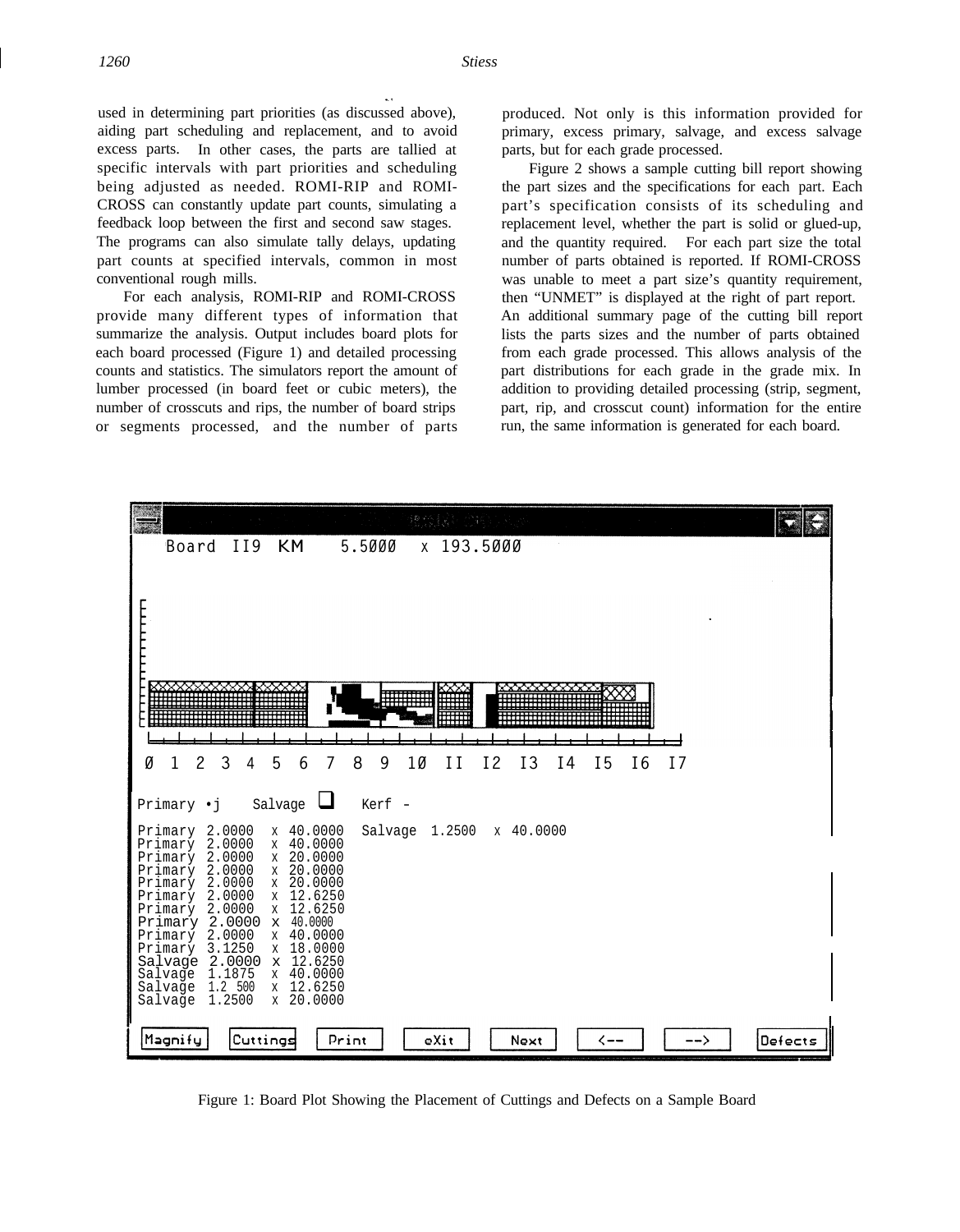| Fri Jun 20 12:20:43 1997<br><b>ROMI-CROSS Ver I.O 1</b>                                                        |                |     |     |                |  |  |  |
|----------------------------------------------------------------------------------------------------------------|----------------|-----|-----|----------------|--|--|--|
| Cutting Bill Processed: cutl-a6<br>Cutting Bill Overall Part Quantity Obtained Report                          |                |     |     |                |  |  |  |
| Weighting Method: COMPLEX DYNAMIC EXPONENT. (CDE)<br>(Glue-Up parts prioritized at 30.0 percent of solid parts |                |     |     |                |  |  |  |
| Glue Required Obtained Salvage                                                                                 |                |     |     |                |  |  |  |
| Length Width Level Up Quantity Quantity Quantity                                                               |                |     |     |                |  |  |  |
|                                                                                                                |                |     |     |                |  |  |  |
| 12,0000 x 2.2500                                                                                               | 1              | 200 | 245 | 65             |  |  |  |
| 15,0000 x 2.2500                                                                                               | $\overline{2}$ | 160 | 175 | 7              |  |  |  |
| 18,0000 x 2,2500                                                                                               | $\overline{2}$ | 133 | 147 | 18             |  |  |  |
| 21.0000 x 2.2500                                                                                               | $\mathbf{1}$   | 114 | 114 | 29             |  |  |  |
| 25.0000 x 2.2500                                                                                               | $\overline{2}$ | 96  | 98  | $\theta$       |  |  |  |
| 29.0000 x 2.2500                                                                                               | $\overline{2}$ | 83  | 84  | 15             |  |  |  |
| 33.0000 x 2.2500                                                                                               | $\mathbf{1}$   | 73  | 73  | 13             |  |  |  |
| 38,0000 x 2,2500                                                                                               | $\overline{c}$ | 63  | 64  | 9              |  |  |  |
| 45.0000 x 2.2500                                                                                               | $\mathbf{1}$   | 53  | 53  | $\overline{4}$ |  |  |  |
| 52.0000 x 2.2500                                                                                               | $\overline{2}$ | 46  | 47  | 0              |  |  |  |
| 61.0000 x 2.2500                                                                                               | $\overline{2}$ | 39  | 40  | $\bf{0}$       |  |  |  |
| 67.0000 x 2.2500                                                                                               | $\mathbf{I}$   | 36  | 38  | 4              |  |  |  |
| 75.0000 x 2.2500                                                                                               | $\overline{2}$ | 32  | 32  | 0              |  |  |  |
| 91.0000 x 2.2500                                                                                               | $\overline{c}$ | 26  | 27  | 0              |  |  |  |
| $100.0000 \times 2.2500$                                                                                       | $\mathbf{1}$   | 24  | 24  | 0              |  |  |  |
|                                                                                                                |                |     |     |                |  |  |  |
|                                                                                                                |                |     |     |                |  |  |  |
|                                                                                                                |                |     |     |                |  |  |  |

Figure 2: Cutting Bill Report Showing Part Sizes, Quantity, Panel and Scheduling Specifications

The key to good plant engineering is the ability to have a good idea of the consequences of any changes to the current manufacturing process. If there is no clear end result to making a change, there is no reason to make the change in the first place. The lumber processing industry is at a major turning point. More and more companies are building high-tech machinery for the industry. The move to more advanced equipment has been slow. This is due partly to the fact that this industry is highly fragmented into small companies that have little or no research and development budget. In other words, the only tools for evaluating changes in rough mill layout and design are external to the company. The MaxSIMizer Pro, rough mill flow simulation service, gives managers and plant engineers the chance to examine the benefits of simulation without the high costs associated with simulation and a large time constraint.

### 4 **FLOW SIMULATION 4.1 Example of a Flow Simulator for the Wood Industry**

MaxSIMizer Pro is a stochastic rough mill flow simulation that models the complete flow and processing of materials on the rough mill floor. The distance and speed of conveyors between machines, as well as the throughput of operators and machines are all modeled in MaxSIMizer Pro. Although there can be large differences among rough mills in their end products, they are all very similar in the types of machinery they use and the way material flows between machinery. To speed development generic simulation coding blocks are used to define rough mill equipment. For the simulation definition, these blocks are further defined and linked together according to the rough mill's specification. By using these coding blocks, it is very simple to recreate a rough mill in the computer.

Obviously, data collection is very important and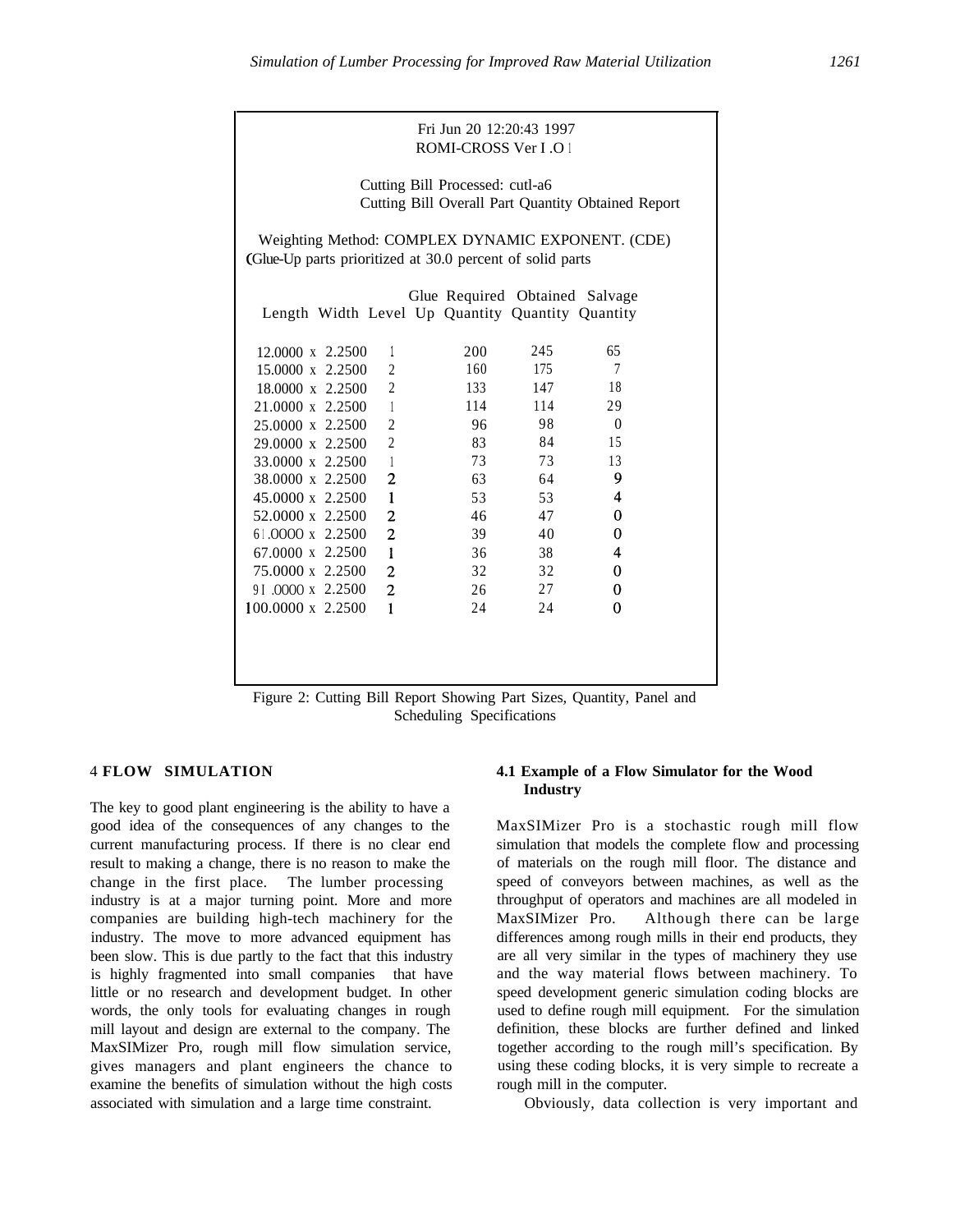impacts the time and cost of the simulation. To start a simulation project without any data will take a large amount of time in order to obtain the necessary input to the simulation code. With rough mills there are two types of data necessary in running a simulation. The first is timing data which is not very difficult to obtain since most rough mills have only two types of machinery and one or two operators each. The other type of data is material data, which is almost impossible to obtain in a rough mill due to the variability of the raw material.

The material data information that was once impossible to obtain is now simply obtained. The process simulation programs described earlier use a database of digitized lumber of many different sizes and grades. It is possible to choose the lumber within this database that best resembles that being used by the rough mill under examination. In addition, the process simulation cuts up the digitized lumber based on a cutting bill and other manufacturing limitations. Thus all of the material data for the flow simulation can be created by the process simulation.

Another problem that has hindered the use of simulation by the wood processing industry is the reluctance of managers and plant engineers to trust output from computer programs. One of the most important features of the new simulation packages is animation. This feature can relieve some of the apprehension that managers or plant engineers may have about trusting the results from the simulation. With the ability to show a customer how the material flows both through a new plant layout and the simulation program, they are more likely to view the results as more realistic.

## 4.2 **Uses of Flow Simulator**

Flow simulation has been and can be used for numerous applications within a rough mill. Some examples of these follow.

• Crosscut-First vs. Rip-First Rough Mills -Companies that are building new rough mills or who have thought about changing their plant layouts cannot decide whether a crosscut-first or a rip-first rough mill is best. There are only a few cases in which a company can make that decision with surety. However, it is easy for them to make this decision because of the fact that their end product is geared more towards one type of rough mill over the other. The rest of the companies have products that fall

within the gray between these two types of rough mills. Flow simulations can be developed for both types of rough mills under the specifications of the new mills. The simulation results will then demonstrate which type is best for a particular company.

- Lumber Grade Lumber is the largest expense for most wood companies, yet little time is spent on determining whether the lumber that is being bought yields the most capital. Lumber grades range from a large high grade boards with very little defect to smaller low grade boards with more defects. As would be expected, costs of lumber within these grades can fluctuate greatly. Thus, using a lower lumber grade could lower the cost significantly. Simulation can be used to determine the effects of adding lower grade lumber to high grade lumber or reducing all of the lumber to a lower grade.
- e New Machinery - For many in the wood industry it is easier to justify building a new rough mill than it is to buy one new piece of machinery. Like the other examples, it is simply the fact. that it is next to impossible to know what the end results of such a change will be. In addition, because there are really only two processes within a rough mill, by changing one machine or machine group the entire mill changes by about 50 percent. This has been one of the most popular uses for simulation in these mills since it gives quick answers for a difficult decisions.

## 4.3 **Results from Flow Simulators**

The results for the MaxSIMizer Pro are consistent for all rough mills being simulated. There are three outputs that are looked at by managers and plant engineers: (1) Yield, (2) Throughput, and (3) Resource Utilization. Yield is the amount of useable parts in volume that are obtained from the amount of lumber used to create those parts (also a volume). Throughput is the amount of parts of value are produced in a day. Finally, resource utilization is the amount of time that high dollar machinery or labor is used in a day. From these three, the cost of manufacturing and the relative loss due to resources not in use can be determined.

Flow simulations like MaxSIMizer Pro are an important tool for managers of rough mills. They give results that can easily be translated into dollar figures. It is 'these figures that will give managers the justification needed for making large changes to their rough mill.

# **5 ROUGH MILL SIMULATION:** A **CASE STUDY**

In a conventional rough mill cutting bill, there are usually more part sizes in the cutting bill than the mill can process at once. This can be due to several factors, such as limited area or personnel for sorting out and stacking the different part sizes. In addition, if the rough **mill** is using manually operated chop saws, the operators can typically keep track of only five to six part lengths at one time. The remaining part lengths in the cutting bill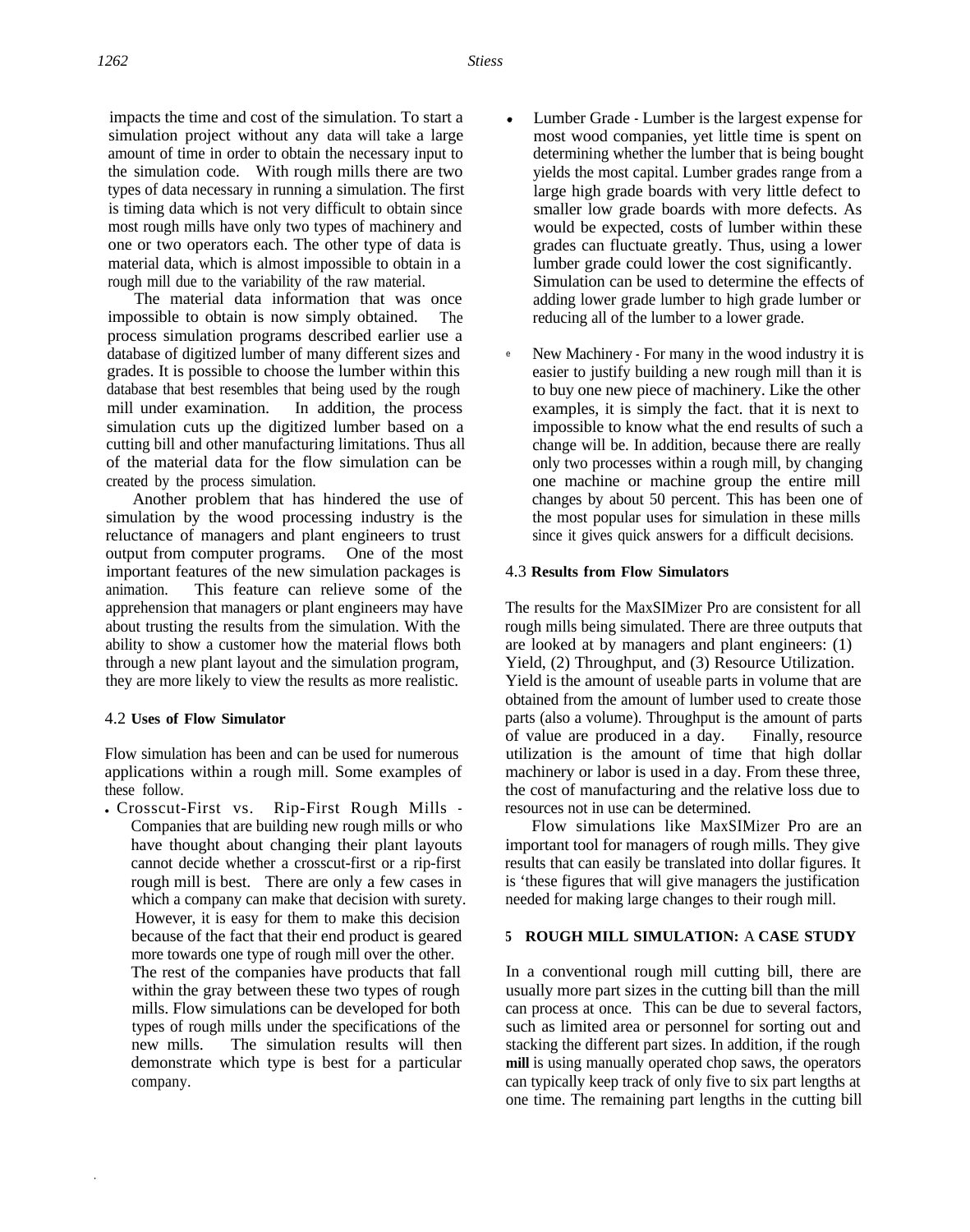are assigned to the operator one a time to replace part lengths whose part requirements have been met. The inability to consider more lengths can have a considerable impact on yield. This case study will look at the potential yield increase that can be realized by increasing the number of lengths that are processed at a time. By cutting more lengths at time it is possible to find better optimization solutions than when only a few lengths are being cut.

For processing simulation we will use ROMI-CROSS. ROMI-CROSS can simulate the scheduling of parts to the chopsaw as described above. We will process a cutting bill with 15 part lengths and a single width using a 1 Common lumber sample. The cutting bill processed is shown in Table 1. In this sample cutting bill the total part area required for each part size is equal to every other part size. Although this is not a common cutting bill, it does well for this example.

Table 1. Sample ROMI-CROSS Cutting Bill

| Part<br>Width | Length | Part Quantity 6 Part 9 Part |                | Schedule Schedule Schedule | 12 Part |
|---------------|--------|-----------------------------|----------------|----------------------------|---------|
| 2.25          | 12.00  | 200                         | 1              | 1                          | 1       |
| 2.25          | 15.00  | 160                         | 2              | 2                          | 1       |
| 2.25          | 18.00  | 133                         | 2              | 1                          | 2       |
| 2.25          | 21.00  | 114                         | 1              | 2                          | 1       |
| 2.25          | 25.00  | 96                          | 2              | 1                          | 2       |
| 2.25          | 29.00  | 83                          | $\overline{c}$ | 1                          | 1       |
| 2.25          | 33.00  | 73                          | 1              | $\overline{c}$             | 2       |
| 2.25          | 38.00  | 63                          | 2              | 2                          | 1       |
| 2.25          | 45.00  | 53                          | 1              | 1                          | 1       |
| 2.25          | 52.00  | 46                          | 2              | 1                          | 1       |
| 2.25          | 61.00  | 39                          | 2              | 2                          | 1       |
| 2.25          | 67.00  | 36                          | 1              | 1                          | 1       |
| 2.25          | 75.00  | 32                          | 2              | 2                          | 1       |
| 2.25          | 91.00  | 26                          | 2              | 1                          | 1       |
| 2.25          | 100.00 | 24                          | 1              | 1                          | 1       |

To simulate the yield impact due to the ability to cut more lengths at a time, we will examine cutting 6, 9, 12, and all 15 lengths at a time. The rightmost columns specify the order in which the parts are processed and replaced. All parts with a ' 1" in the specified length count column are processed first. Parts with a "2" in the specified length count column are scheduled for cutting as the first parts processed are obtained. The scheduler

operates by replacing a completed part size with the part size that most closely matches the length of the completed part size.

The results from the processing simulation show that nearly a four percent primary yield gain can be realized by cutting all 15 lengths at the same time instead of only six. Table 2 shows the results for the sample analysis. There is a primary yield increase and a salvage yield decrease associated with increasing the number of lengths processed at one time. Since salvage is more expensive to produce, a decrease in salvage yield is good, as it indicates more efficient primary processing. More evidence of increased efficiency can be seen in the decreasing amounts of lumber needed to obtain required part amounts.

Table 2: Yields Using 1 Common Lumber for Different Number of Lengths Cut at Same Time

| Part Lengths<br>Cut at Once | Primary<br>Yield | Salvage<br>Yield | <b>Board Feet</b><br>Required |
|-----------------------------|------------------|------------------|-------------------------------|
| 6                           | 53.77            | 5.50             | 986.1                         |
| 9                           | 55.38            | 4.81             | 964.9                         |
| 12                          | 56.87            | 4.34             | 954.0                         |
| A11                         | 57.67            | 4.08             | 951.2                         |

The next step is to determine if it is possible to implement the strategy of cutting more lengths at the chopsaws. First a timing study would have to be done for the entire rough mill, timing the flow of materials from station to station and the amount of processing time at each station. Next, one of the chopsaw stations could be assigned to cut more lengths. The operator could keep track of the extra lengths using an optimization device that reports the required lengths in the cutting bill. With a small timing study, flow simulation can be **used to** determined the overall changes in throughput and material flow for this particular station. This information would then be used to alter the timing and logic within the flow simulation model of the rough mill. Alternatively, the purchase of new equipment such as automated optimizing chopsaw could be examined. These chopsaws read marks on the lumber surface to determine the best chop solution. These saws can easily handle dozens of part lengths and consider many more optimization choices than human operators.

By running the new simulation model, the end result of the effects of the cutting strategy changes can be determined for the entire mill. One consequence could be that cutting more lengths on the chopsaws causes other stations to be overloaded and bottlenecks to form within the rough mill. Or it could be that the sorting